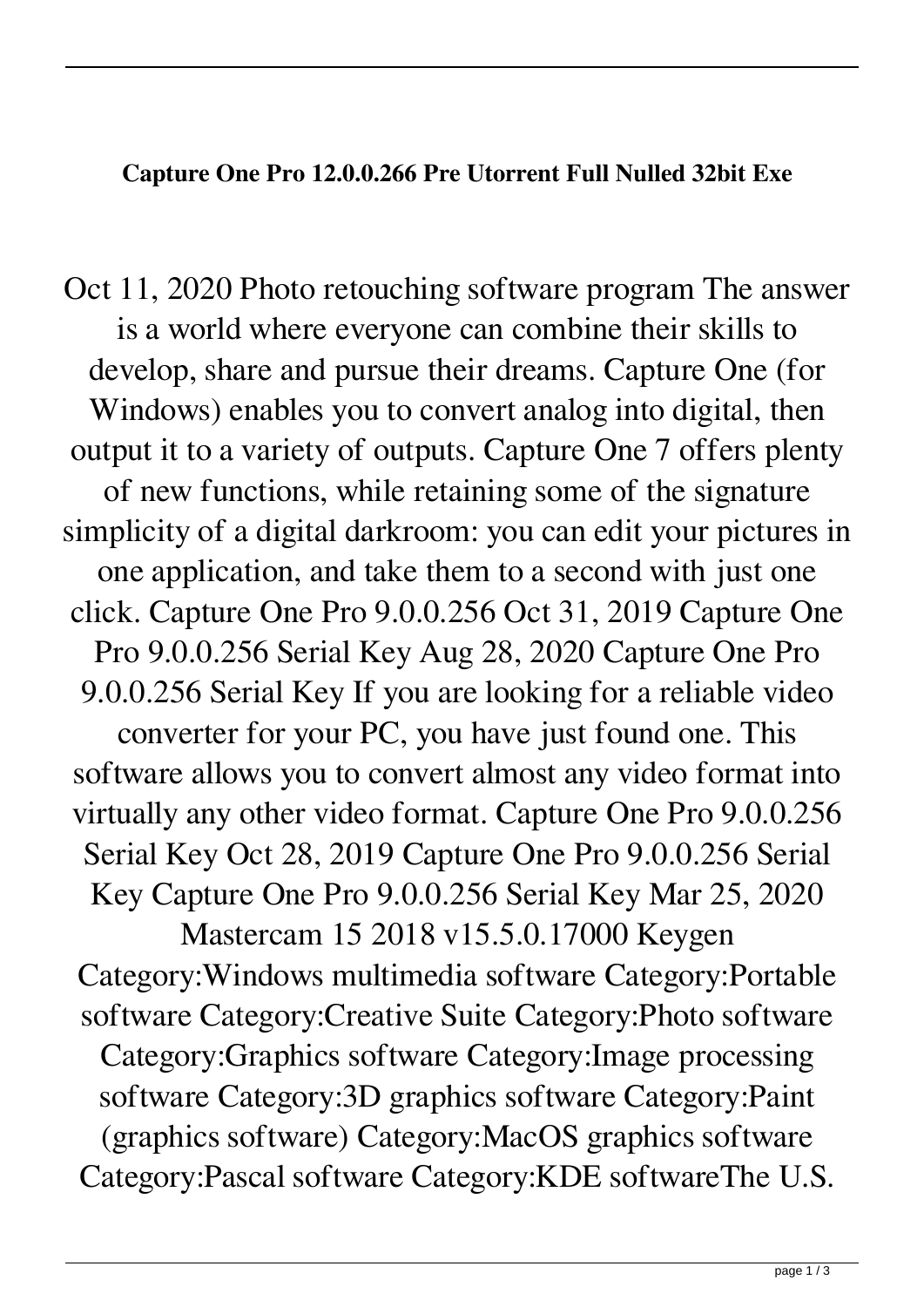federal government is seeking ideas on how to raise education standards in the U.S. In an announcement, the Education Department said it is seeking proposals for ideas that would increase school choice, including efforts that would expand early learning programs. The department said it will award up to \$30 million each year for at least three years to the entity that submits the most creative and effective ideas. "As our nation prepares students for college and career, too many are being left behind, especially those who live in communities of color, who are rural, or who are from low-income families," Education Secretary Betsy

DeVos said in a statement. "It is imperative that we do more to ensure every student has the opportunity to succeed, no matter where they live." The initiative could cost millions of

dollars. Under the law that created the program, the department must award the grant money to a nonprofit with

at